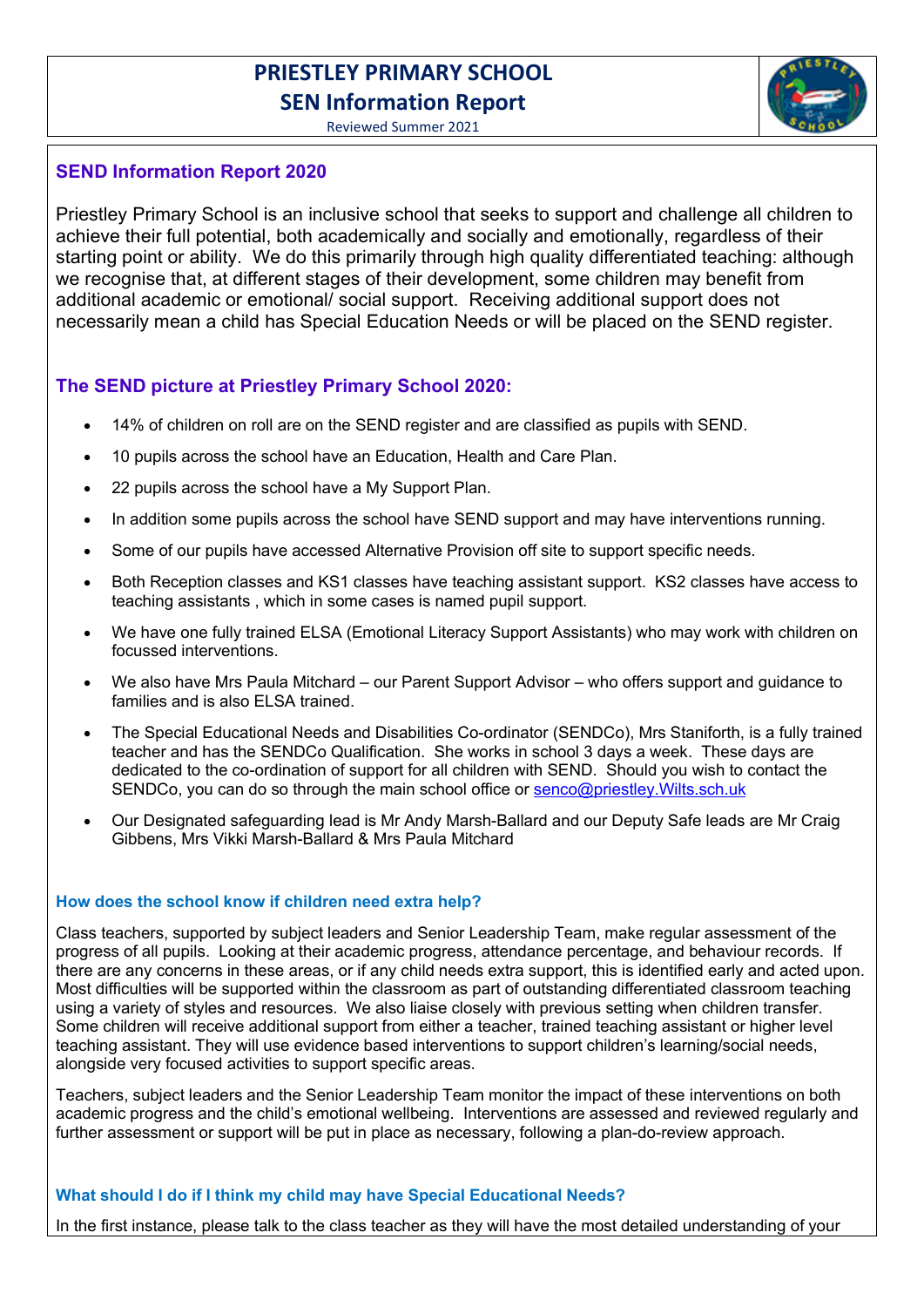child as a whole. He or she may then suggest that a meeting is arranged with the SENDCo.

#### Who has Special Educational Needs?

Under the 2014 Special Education Needs Code of Practice, Special Education Needs and Disabilities are placed together, and abbreviated to SEND.

 Any child who has a learning difficulty or disability which is sustained (I.e. last, or is likely to last, more than a year) and substantial (defined as 'not trivial') may be classified as having a Special Educational Need and placed on the SEND register.

The Wiltshire Graduated Response to SEND Support (WGRSS) is used to identify children whose difficulties may mean they should be placed on the SEND register and follow a cycle of plan-do-review. These are used alongside teacher's professional judgements.

#### What special needs does the school cater for and how?

The types of difficulty identified on the code of practice are:

- Communication and interaction; this includes children who experience a difficulty in communicating with others; children who may not understand or use social rules of communication and children who have speech and language difficulties. Children who has ASD, including Asperger's Syndrome and Autism, are likely to have particular difficulties in social interaction.
- Cognition and Learning; this includes children who may learn at a slower pace to their peers even with appropriate differentiation and excellent classroom teaching. This includes specific learning difficulties such as dyslexia, dyscalculia and dyspraxia.
- Social, Emotional and Mental Health Difficulties; these difficulties manifest themselves in many ways including withdrawal or isolation as well as displaying challenging, disruptive or disturbing behaviours.
- Sensory and/or Physical Difficulties; this includes disabilities which prevents or hinders a child from making use of the educational facilities generally provided. These difficulties may require specialist support and/or equipment to access their learning.

#### How would school staff support my child?

Support will always be given primarily by the class teacher, however, higher level teaching assistants, teaching assistants, SENDCo, who is also a qualified teacher, and possibly outside agencies may also be involved. |This support my be part of whole class teaching, small group work or individual support.

As part of the Special Educational Needs Code of Practice, some children may be provided with an Individual Education Plan (IEP) 'My Support Plan' (MSP) or a 'My Plan' (EHCP) which highlights SMART targets that the child is working towards.

At Priestley School if your child has an identified additional need they will be placed in one of the following categories:

Monitor: Where possible we try to meet every child's needs within the classroom through ensuring that our planning, teaching and approaches meet the needs of the majority of the children in our school. Children in this category may at times need some extra support within the classroom, for example: extra reading, fewer spellings, writing frames and differentiated resources. No extra recording will be completed for this category, apart from differentiation identified on planning.

SEN Support: Through observation and assessment by teachers, subject leaders and SENDCo it may be determined that a child is making insufficient progress in their learning. It maybe that the child:

- Makes little or no progress even when teaching approaches are targeted towards their particular need.
- Shows signs of difficulty in developing skills in reading, writing or mathematics.
- Show signs of emotional or behavioural difficulties which are not addressed through the routine behaviour and discipline approaches used in school.
- Has physical or sensory problems and despite specialist equipment still makes little or no progress.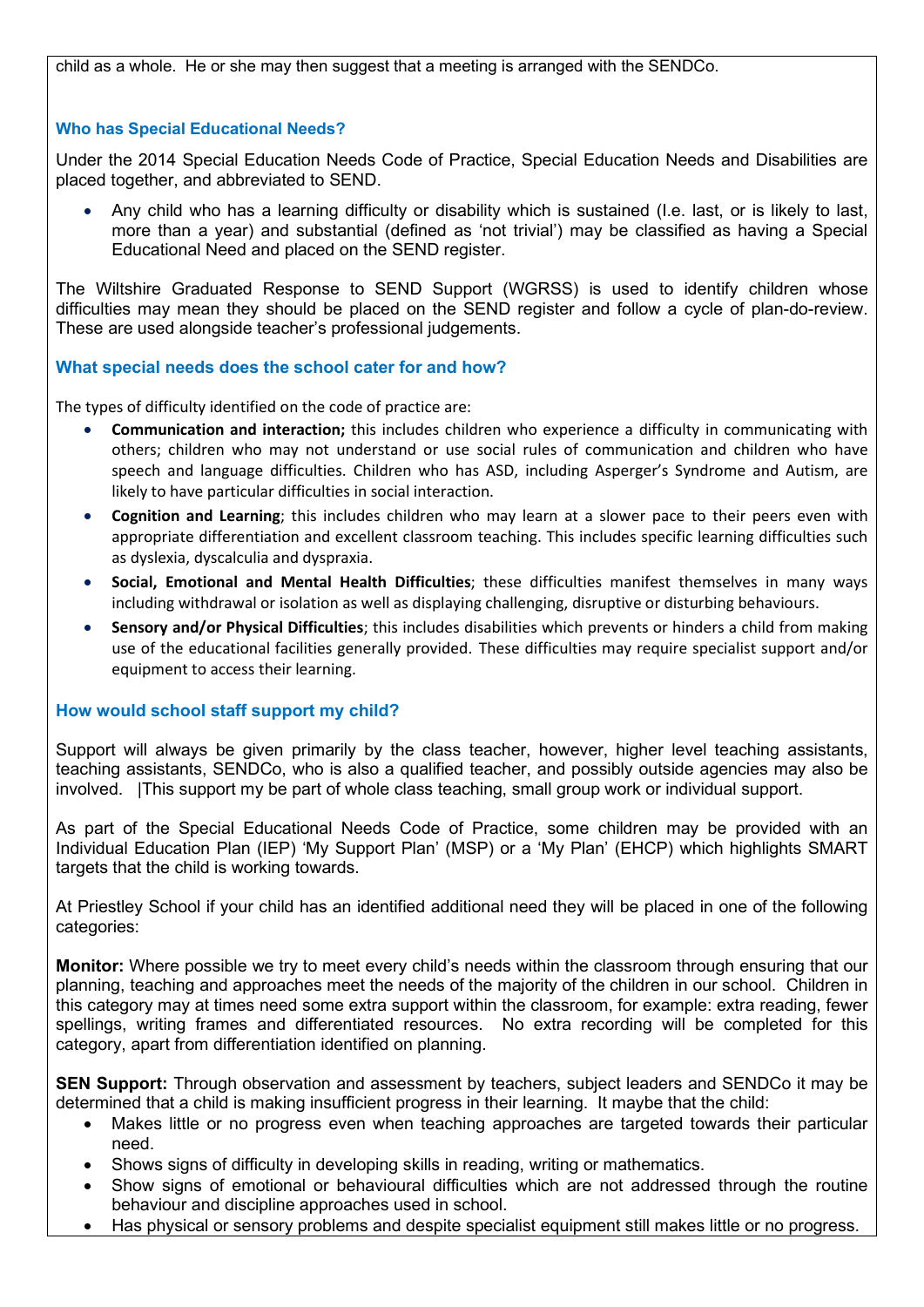Has communication and/or interaction difficulties which lead them to make little or no progress. We may seek additional information from parents/ carers, and in some cases, outside agencies, who may be involved with the child. When we have all the information we consider, with the parents and the child, the next strategy for action. This may be through a programme of targeted interventions, designed to support and assist the child to make progress over a short period of maybe one or two terms on specific objectives. Focussed interventions run on a termly basis, following an assess-plan-do-review cycle. Progress with be monitored and recorded and shared with parents through parents evenings and school reports and additional parent / teacher consultations if required.

My Support Plan: This follows SEN Support and is used where the child has been identified as having longer term barriers to learning and where interventions planned need to be continuous or longer term. It may also involve the school contacting external support services provided by the Local Authority (LA) and other external agencies such as Health Authority. We will seek advice on specialist assessment that will inform our targets and interventions. We ensure parental consent is sought before contacting any outside agencies for support. My Support Plans are written with input from professionals, parents and the child and will be reviewed three times a year.

Education Health Care Plans (EHCP/ My Plan): Where, despite all endeavours, the child still makes little or no progress in the targeted areas, we discuss with the parents and child the need for us to approach the LA to request an assessment for an EHCP/ My plan. This may or may not result in the LA issuing a My Plan. Issued My Plans are reviewed annually, which parents, outside agencies, SENDCo, class teacher and teaching assistants are invited to attend or offer a review of progress and/or additional need. Where appropriate the child is invited to attend. The child's views are sought via their teaching assistant, teacher or SENDCo, and are included in the review.

## What is an Educational Health Care Plan?

In cases where difficulties are more pronounced a child may be provided with an Educational Health Care Plan (EHCP – referred to in Wiltshire as a My Plan) which sets out legal provision requirements for the child (above and beyond what is provided for all others). This replaces what was previously known as a Statement of Special Educational Needs, however, it is broader and includes all aspects of a child's health and well-being which may include special educational needs. In order to be issued an EHCP, the child needs to have pronounced need over a sustained period of time and meet the thresholds/ guidelines set out by the Local Authority.

#### If my child has additional medical needs, physical or social needs, how will the school support them?

In consultation with parents and /or health professionals, a care plan will be drawn up to ensure that your child's needs are met and that staff are appropriately trained.

#### How will my child be included in activities, both inside and outside the classroom including school trips?

It is our aim that all children are fully included in every aspect of school life. We therefore do our best to make provision for all pupils to access the curriculum including extra-curricular activities. We will always contact you before a planned activity if we think your child may require additional support.

#### What training do staff supporting children with Special Educational Needs or Disability receive?

All teachers receive regular training to make sure they plan and deliver high quality teaching a which is differentiated for the needs of pupils in their classroom. All staff within school also receive training to meet the known and anticipated needs of the children present in school including First Aid Training. The SENDCo & Senior Leadership Team identify training needs for staff members where necessary. The SENDCo attends training which includes regular meetings with other local SENDCo's and professionals. All information and training is shared with our Teaching Assistants and Higher Level Teaching Assistants through regular meetings and in house or invited professional lead Training Days. Opportunities to refresh training is made available through online training resources or Team meetings. Teaching Assistants also have time daily to meet with the class teacher. All Teaching Assistants are trained in the learning/ social interventions they deliver. We also have two fully qualified ELSA's (Emotional Learning Support Assistants) who deliver support to pupils in small groups or 1:1 basis.

#### How will I be included in supporting my child's education?

As a parent, you are key in supporting your child's development and well-being and we recognise the expert knowledge you have of your own child. We endeavour to provide support and information to parents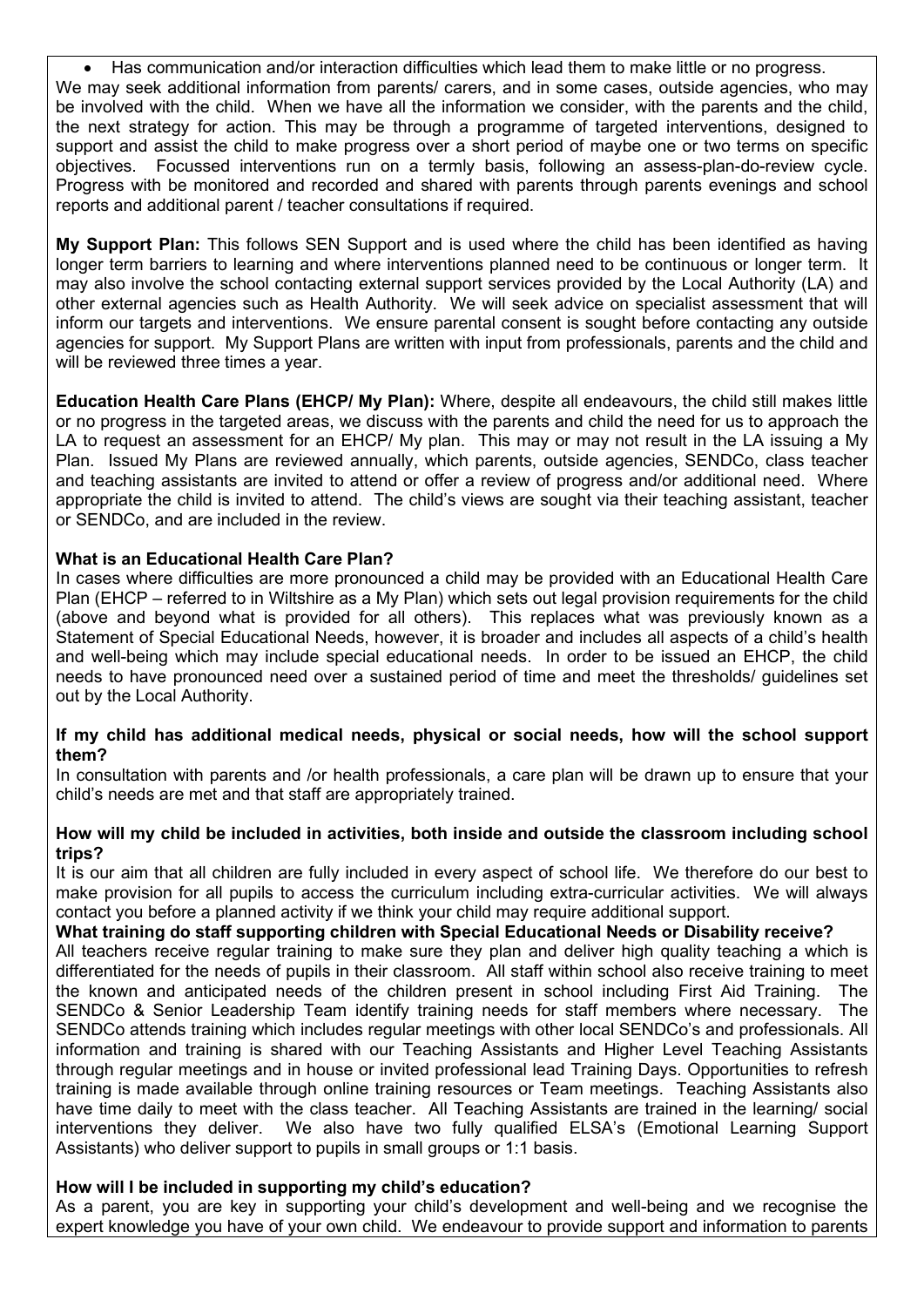so that we can work together as a team to help achieve the best possible outcome (in all aspects of development) for your child. We are therefore very keen to build strong relationships with the parents and carers of children in school and to liaise with you to share useful strategies or techniques which can be used at home as well as those used in school.

Parent consultations are held twice a year and we strongly encourage parents to make appointments to see their child's class teacher. The SENDCo will also offer SEND surgeries at this time for parents to book an appointment to raise any issues or concerns about their child. Alongside this, children with a My Support Plan will be offered reviews three times a year and those with EHCP's/ My Plans are reviewed once a year. However, Priestley School has an open door policy and parents are encouraged to make appointments with either the class teacher, SENDCo, or Parent Support Advisor, whenever they have a concern.

## How will my child's views be taken into account?

Pupils at Priestley are encouraged to have an informal input to share their views on their progress and learning. This is either through identifying their own targets in class or reviewing their progress through My Support Plan or ECHP reviews.

## How will the school communicate with me and how can I communicate with the school?

The school communicates regularly about daily school life through: parent mail, school website, email and text. Occasionally letters will be sent home.

If your child's class teacher has a concern regarding your child's well-being/ progress they will try to make an appointment to meet you at a mutually convenient time or phone you.

In some cases daily or weekly contact between parents and teacher can be arranged if there are concerns about your child.

If you wish to discuss any part of your child's progress or well-being, appointments with teaching staff, SENDCo, PSA, Senior Management Team or Head Teacher can be made via the school office or through ask@priestley.wilts.sch.uk.

# What measures are put in place to prevent bullying?

At Priestley we aim for each child to feel valued and every opportunity is taken to promote individual's selfesteem and confidence so that all children can approach each new challenge set before them. The emotional well-being of all children is central to the provision of education for all. Bullying is not tolerated and all children at Priestley are involved in recognising bullying behaviours through class discussion as well as considering their own and others behaviour through our Positive Learning character of 'Spikey' daily. The Priestley Parliament Team also assist with reviewing, writing and revisiting the school Anti-Bullying Policy.

Add in Behaviour & Anti Bullying policy links??

## How will the school support my child to join initially? How will the school support my child in transferring class or to Secondary School?

During the second half of the school year, the SENDCo and teachers discuss children who will be moving classes or school, identifying those who may be more anxious and so may benefit from additional support.

For children who find transition and change difficult and are moving schools, classes or to secondary school a transition booklet is completed alongside a TA who knows them well. These books tend to include images of key people and places and will prepare them for the next change in their lives.

When children leave Priestley school, whether to move to a different primary school or on to secondary school, there will be liaison and discussion between our SENDCo and the SENDCo of the new school, along with discussion of current and new teaching staff, to put in place measure that will support the